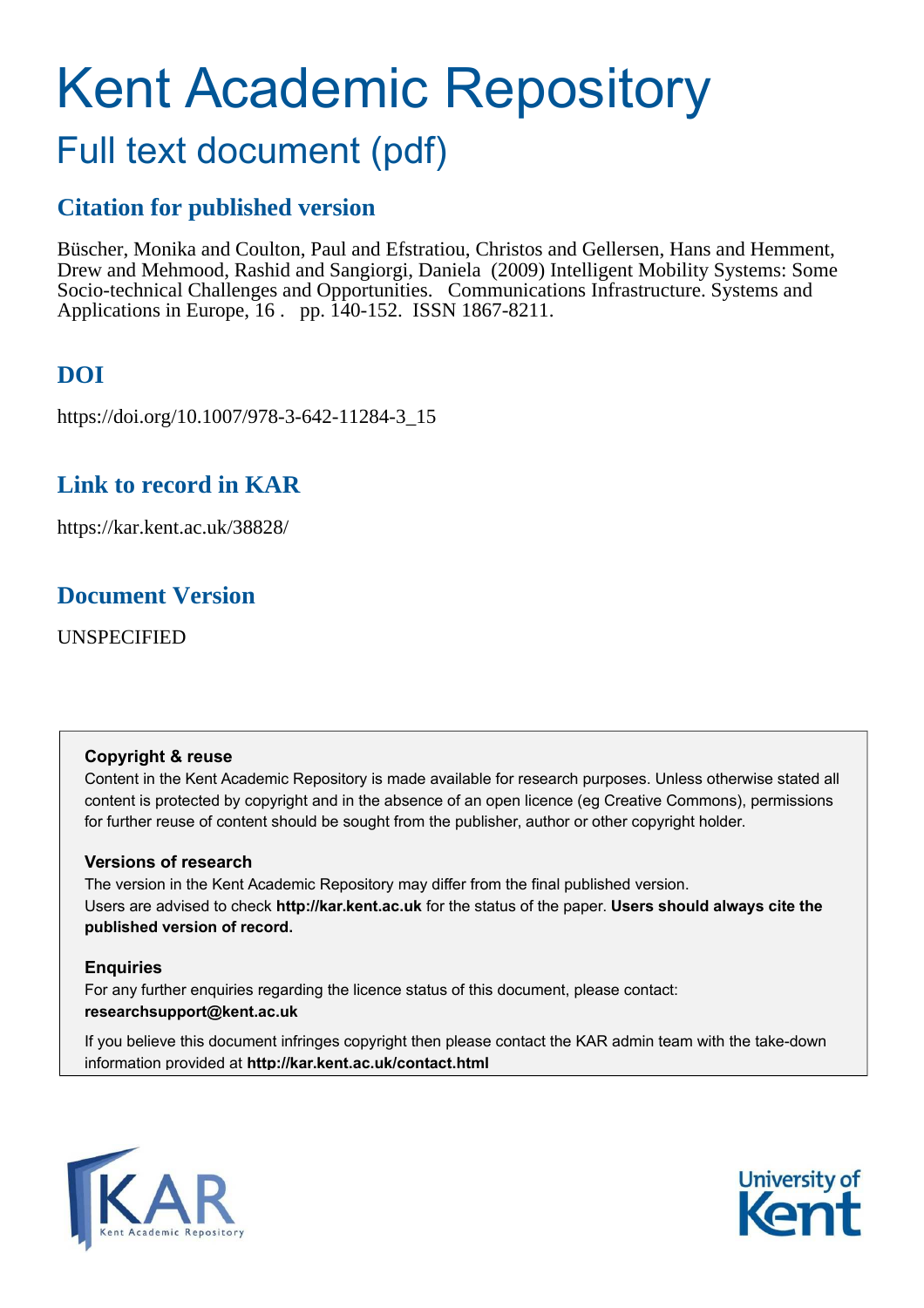#### **Intelligent mobility systems: Some socio-technical challenges and opportunities**

Monika Büscher<sup>1</sup>, Paul Coulton<sup>2</sup>, Christos Efstratiou<sup>2</sup>, Hans Gellersen<sup>2</sup>, Drew Hemment<sup>4</sup>, Rashid Mehmood<sup>3</sup>, Daniela Sangiorgi<sup>4</sup>

<sup>1</sup>Centre for Mobilities Research, Department of Sociology, Lancaster University, UK <sup>2</sup> Infolab, Lancaster University, UK <sup>3</sup> School of Engineering, Swansea University, UK

<sup>4</sup> ImaginationLancaster, Institute for Contemporary Arts, Lancaster University, UK

{m.buscher, p.coulton, efstrati, hwg, d.hemment, d.sangiorgi}@lancaster.ac.uk, R.Mehmood@swansea.ac.uk

**Abstract.** Analysis of socio-technical challenges and opportunities around contemporary mobilities suggests new interpretations and visions for intelligent transport systems. Multiple forms of intelligence are required (but not easily compatible), transport is too narrow a term, and innovation results in new sociotechnical systems. An exploration of cumulative, collective and collaborative aspects of mobility systems, allows us to sketch challenges and opportunities in relation to practices of collaboration, communication and coordination, literacies for creativity, comfort and control, citizenship and (lack of) a sense of crisis, concluding with a discussion of methodological implications.

#### **Keywords: intelligent mobility systems, socio-technical, collaboration**

… software will become as crucial to mobility as physical capacity …. [But] social practices will ... adapt and/or appropriate particular socio-technical developments in complicated ways. (Dennis and Urry 2008, *After the car*. [1])

#### **1 Introduction**

There is more to intelligent transport systems (ITS) than system 'intelligence', transport and technology. Ubiquitous computing, connectivity and approaches to make computing 'autonomous', self-configuring and self-healing have great potential for new forms of mobility. However, realizing this potential is a matter of appropriation, not just design and implementation. What we mean here is that everyday users – from motor manufacturers, through public-private implementation partnerships, to service providers, security agencies, and individual travelers – play an important part in shaping new socio-technical mobility systems. How they utilize technology, cope with complexity, and invent new practices is unpredictable, yet vital to innovation. This human intelligence can make or break new mobility systems.

But human and system intelligence do not mesh easily, not least because travel and movement of goods and products are socially motivated and socially organized. People actually rarely 'transport' anything – they deliver, shop, dispose of waste, meet, visit, commute, travel. The practices involved are subject to ongoing 'everyday innovation'. Individualised time-space-speed rationalities often assumed by transport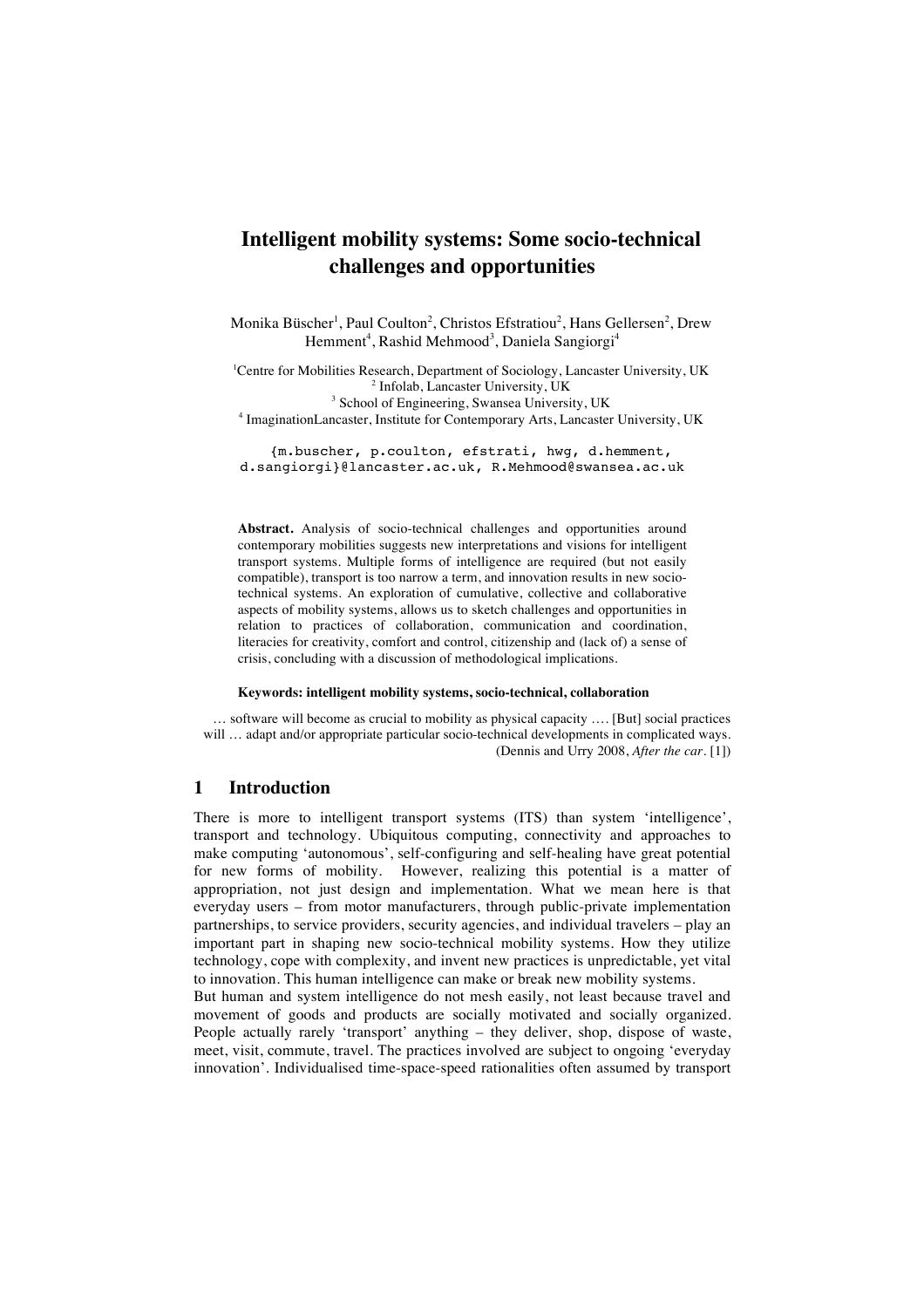research are embedded in changing, dynamically coordinated social logics. For example, urban commuting patterns are defined not only by the fastest route from A to B (via C, D, E, including shops and schools), but also by dynamic 'microcoordination' between friends and family using mobile phones [2], and more recently the use of GPS and locative media [3, 4]. Aesthetic, health and environmental considerations affect mobility behaviours [5], and people work, socialize, and relax while on the move [6]. Patterns of mobility are effects of lived social logics, complexly intertwined with economic, spatial and other calculable forms of logic.

In this paper we sketch out key challenges and opportunities that the sociality of mobility brings for the design of intelligent mobility systems. We focus on the cumulative, collective and collaborative nature of mobility systems to explore ideas for design approaches that support social practices of collaboration, communication and coordination, literacies for creativity, comfort and control, new senses and sensitivities of citizenship, and a constructive sense of crisis.

#### **2 Cumulative, collective, collaborative**

Many engineering and sociological perspectives look at phenomena of social order such as traffic from above. A bird's eye view is produced either literally, for example, through observation from a high vantage point [7] or figuratively, through modeling, simulation and mapping. Such detachment and abstraction seems useful not only because it makes general patterns visible, but also because it draws out multi-causal connections, for example between individual drivers' behaviours and cumulative phenomena such as traffic jams [8]. From often arduously achieved analytical vantage points, emergent phenomena can sometimes be explained by studying the interactions between relatively simple rules of individual behaviour. Social science can contribute to this explanatory effort and the design of intelligent mobility systems through specifying underlying rules, identifying types of individuals [9], as well as by developing theoretical models.

More recently, debates around the 'digital economy' have suggested that apart from 'mindlessly' cumulative (but potentially hugely consequential) emergent phenomena there are also more creative and constructive collective phenomena. An example of 'collective intelligence' [10] is the massive multi-player effort involved in the 2003 alternate reality game (ARG) 'We love bees' [11]. At its height, the ARG puzzle of a kidnapped beekeeper brought together more than 600,000 participants from across the globe. To solve the puzzle they used Web 2.0 Internet technologies and mobile phones to communicate, instantiating, according to Leadbeater, a novel form of collaboration: mass innovation. What is remarkable about this emerging form of collective sense-making and action is that it is 'not an anarchic free-for-all; it was organized, but without a division of labour imposed from on high'. New mobility service models such as car clubs, lift share or lets schemes build on and develop such practices and are extending more conventionally conceived ideas of ITS [12].

We appreciate these contributions and their relevance to developing new intelligent mobility systems and services. However, mobile methods of research – for example ethnographic participant observation with mobile workers [13] and experimental implementations of prototype technologies in technology design and art  $[5, 14, 3]$  – place researchers in amongst drivers, pedestrians, players. Changing perspective like this raises critical new questions: How do participants on the ground understand,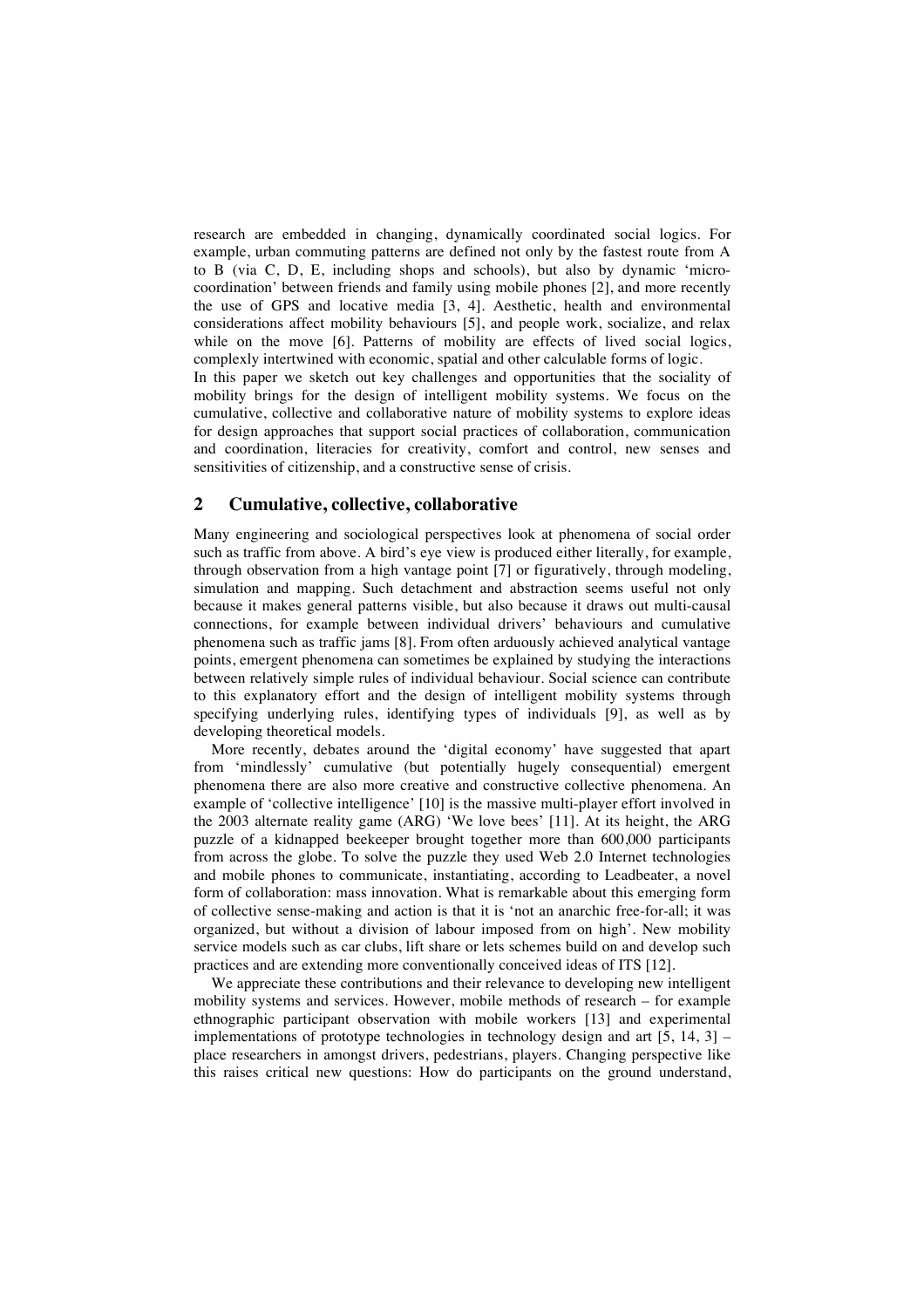orient and contribute to the orderliness of mobile societies [Garfinkel, in 15]? They do not have a view from above, so order must manifest on the ground as well. How? What is the relationship between order on the ground and order as seen from above? What implications does the fact that order is made in motion have for the design of intelligent mobility systems? These are complex questions that go to the heart of our understanding of sociality, technology, and mobility. In research on human-computer interaction, computer supported cooperative work and participatory design, questions like these have given rise to a powerful concept of 'situated action' and design approaches that seek to support its operation [16]. Actions are situated in the sense that they are contingent, negotiated in communication and collaboration with others, and in interaction with environments, material artefacts and technologies. Studies show that plans, rules, models, theories are important resources for, but not sufficient descriptions of, situated action. Drawing on this work, we can highlight key aspects of the sociality of mobility 'on the ground'. After presenting these as a cluster, we will draw out challenges and opportunities for designers of new mobility systems.

#### *Key aspects of the sociality of mobilities on the ground:*

- *Scenic intelligibility*. People can often tell what other people are doing or are going to do by looking. Recognition of, and the ability to fit into, social scenes – for example, different cultures of driving when travelling – are practical, sequentially, spatially organised achievements [17]. For instance, by observing a car's orientation to other cars, drivers can make remarkably precise judgments about the 'kind of person' another driver is, whether they are planning to overtake, are attentive or tired, amicable or aggressive [15]. Social relations are, so to speak, made in the gaps between vehicles [15], documenting creative contextual reasoning rather than simple rule following behaviour.
- Accountability. Scenic intelligibility relies on the fact that actions (and, to a degree, intentions, motivations, emotions) are 'account-able', that is, observable and reportable [18] – not just retrospectively to determine culpability for failures, but also in real time through embodied conduct, which (sometimes involuntarily) accounts for what people are doing, thinking, intending to do (see also [19]). Studying behaviour in public places, for example, Goffman describes how pedestrians 'diagnose' opportunities for passage between lone walkers and parties, identifying 'vehicular units' [20], 'whose coordinated gait accountably achieves their ''togethering''' [21]. Technologically augmented 'embodied' conduct (with e.g. spoilers, indicators, engine sound) allows the subtly meaningful negotiation of proximity, speed and orientation.
- *Phenomenal field.* Accountability in environments designed for mobility and inhabited in motion, also has an experiential dimension. For example, people experience speed not only by looking at their in-car instruments, but also through sensing their own movement and other vehicular units' speeds. The resulting negotiation locally defines 'normal speed' – often in line with official limits, but also open to drift, depending on perceived safety and circumstance. Today the world 'mediated by technology is known in no less immediate a fashion than is any other experiential life world' [15], and the resulting 'phenomenal field' is an intersubjective field, that is, it is experienced as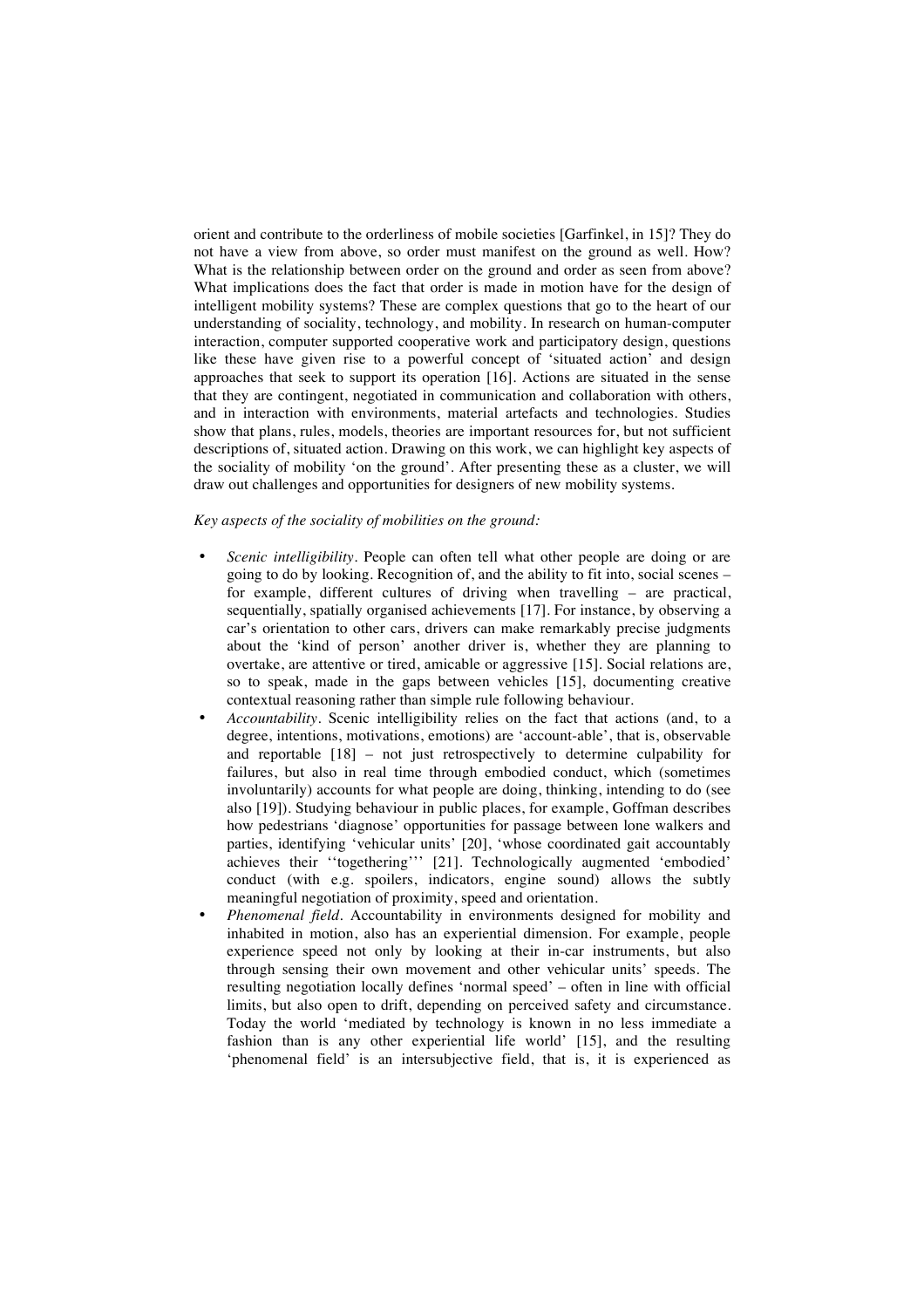sufficiently the same for everyone (allowing for cultural, biographical, or physiological differences), where principles of reciprocity of perspective and experience apply [22]. Reciprocity means that if I changed place with you, I would see what you see and experience what you experience. These principles matter enormously in the actively produced order of mobility on the ground, because they make others' behaviour intelligible, predictable, anticipatable.

- *Indexicality*. Actions are 'indexed' by and meaningful in relation to context. For example, a slow driver turning on his left indicator on a wider stretch of a narrow road with no turn-offs is likely to be inviting cars stacked up behind him to pass, rather than indicating that he will turn left at the next turn. A flash of left-right-left indicator lights by a passing driver can be read as a 'thank you' in response, rather than an emergency warning or a confusion over where to turn. Indexicality is an immensely powerful resource for creating order on the ground.
- *Reflexivity*. Action is made meaningful prospectively and retrospectively, shaping context as it unfolds. For example, a glance in the rear mirror may reveal the driver left behind above waving and shouting, revealing the indicator signal to have actually been meant as a request for help. Retrospectively, it defines the context of the situation as troublesome rather than easy, revealing 'context' to be a fluid effect of action rather than a fixed 'container' for action

Against this backdrop, mobilities emerge as locally organized, practical, collaborative achievements. They are ordered, but through contingent, embodied and emplaced situated reasoning and action rather than rule following and internalized cultural consensus. This explains how traffic can remain (relatively) orderly even when people do not follow rules or when unforeseen events occur, and it illuminates how unspoken cultural traffic conventions in different countries can be intelligible (enough) for safe driving. Indeed it highlights how traffic is in important and constructive ways as much a matter of 'making it up as we go along' as it is of following rules. From this appreciation, two key challenges/opportunities arise.

#### **Intelligent mobility systems: key challenges/opportunities**

Firstly, designers need to move from a concept of rule governed behaviour to an appreciation of contingent social and material practices of creating order on the ground, and a notion of mobility rather than transport systems. The user profile currently inscribed in ITS technology (individual, rational, planning) and a unit to be 'transported' is inadequate. Rather than just being concerned with getting to and from locations, people (as well as goods and products) are mobilized in and through situated action. Everyday practices intersect so intricately with technologies, material environments and artefacts as to come together as socio-technical systems of mobility. Such a move is challenging, not least because of the complexity it introduces. However, shifting the focus from transport to mobilities also highlights powerful opportunities for design to support social and material practices and intersections between different forms and modes of mobility, most significantly the convergence of physical and virtual mobilities brought about through growing use of the Internet, mobile phones and locative media, also when on the move.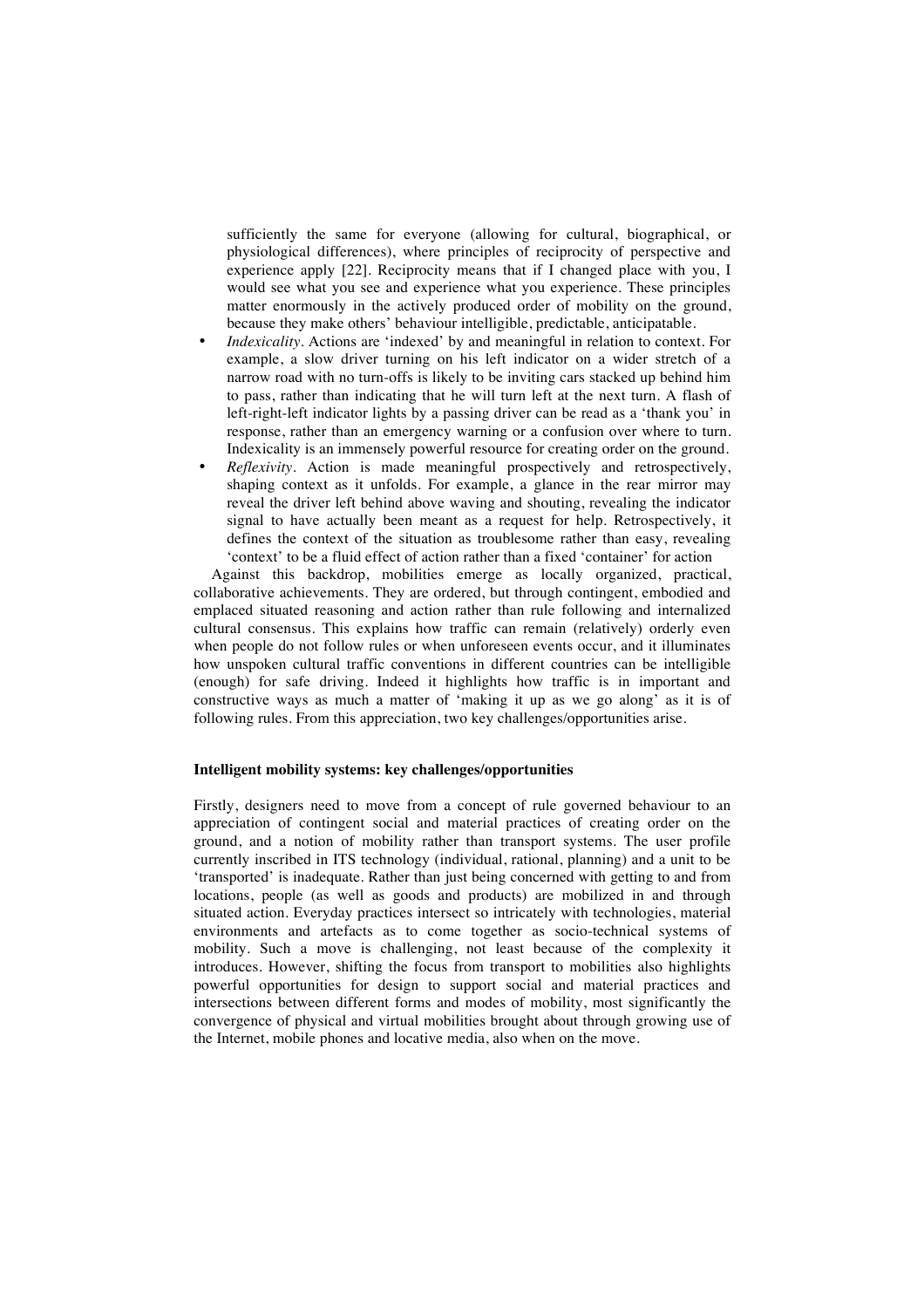Secondly, in view of the varied manifestations of human intelligence in mobility systems, it is fruitful to move from a focus on computational 'intelligence' to approaches that support and integrate multiple intelligences. These should include:

- ¥ *Situated human sense-making practices*: drawing on approaches of augmenting human intellect [23], we call for approaches that support people in managing the scenic and phenomenological intelligibility of mobile societies.
- (*More extrovert*) system reasoning: given the complexity of future mobility systems, automation, context awareness, and self-configuration are critical tools. However, these forms of system intelligence need to be designed in a way that supports alignment with human intelligence [24].
- *Intelligence production*: the efficiency and flexibility of intelligent mobility systems depends on rich, live information. Automatic sensing and data collection is useful, but not enough because there can never be enough data, it is hard to know what to sense, sensors fail, and many activities cannot easily be sensed by machine sensors. Moreover, the cost of installation/commissioning of distributed ad hoc sensing is high.
- ¥ *'Global' sense making or qualculation*: The concept of 'qualculation' [47] describes the combination of calculation and qualitative judgement enabled by sensing technologies, data collection and computation. It builds on the actuarial calculations undertaken by insurance and marketing companies and their representational practices to make sense of phenomena that are 'too far, too small, too fast, or too slow, or even too big to be experienced by us as we are presently constituted' [25]. With Thrift, we argue that socio-technical innovation opens up possibilities to 'constitute ourselves' differently. In other words, we argue that people can acquire new sensitivities, sensibilities and practices that allow them to sense and make sense of cumulative and collective phenomena.

We now begin to develop these ideas through discussion of collaboration, communication, coordination, literacies for creativity, comfort and control, new senses and sensitivities of citizenship, and a constructive sense of crisis.

#### **3 Collaboration, communication, coordination**

Collaboration, communication and coordination are becoming increasingly important as products, goods and people are becoming more mobile. Practices of microcoordination between people could be better supported by providing more, more reliable, accurate, real time, and credible information for people to plan, manage and coordinate their journeys. The main challenge in informed travel is to identify the right balance between intelligence provided by the infrastructure and the volume and form of information delivered to travelers, in order to allow intelligent decisions.

Existing travel information systems, such as electronic signage on motorways, are designed to consider travelers as crowds, lacking personalised information, format and delivery. Moreover, most advanced traffic management systems rely on a centrally controlled infrastructure and information source. These two characteristics hinder the development of trust and credibility in such systems. Indeed, a travel information system that delivers information unrelated to someone's journey, gradually becomes 'noise' for the traveler. As shown by Foo and Abdulhai [26] the reaction of drivers to electronic signage messages decreases over time, showing a potential distrust of the displayed messages. An information system that relies on a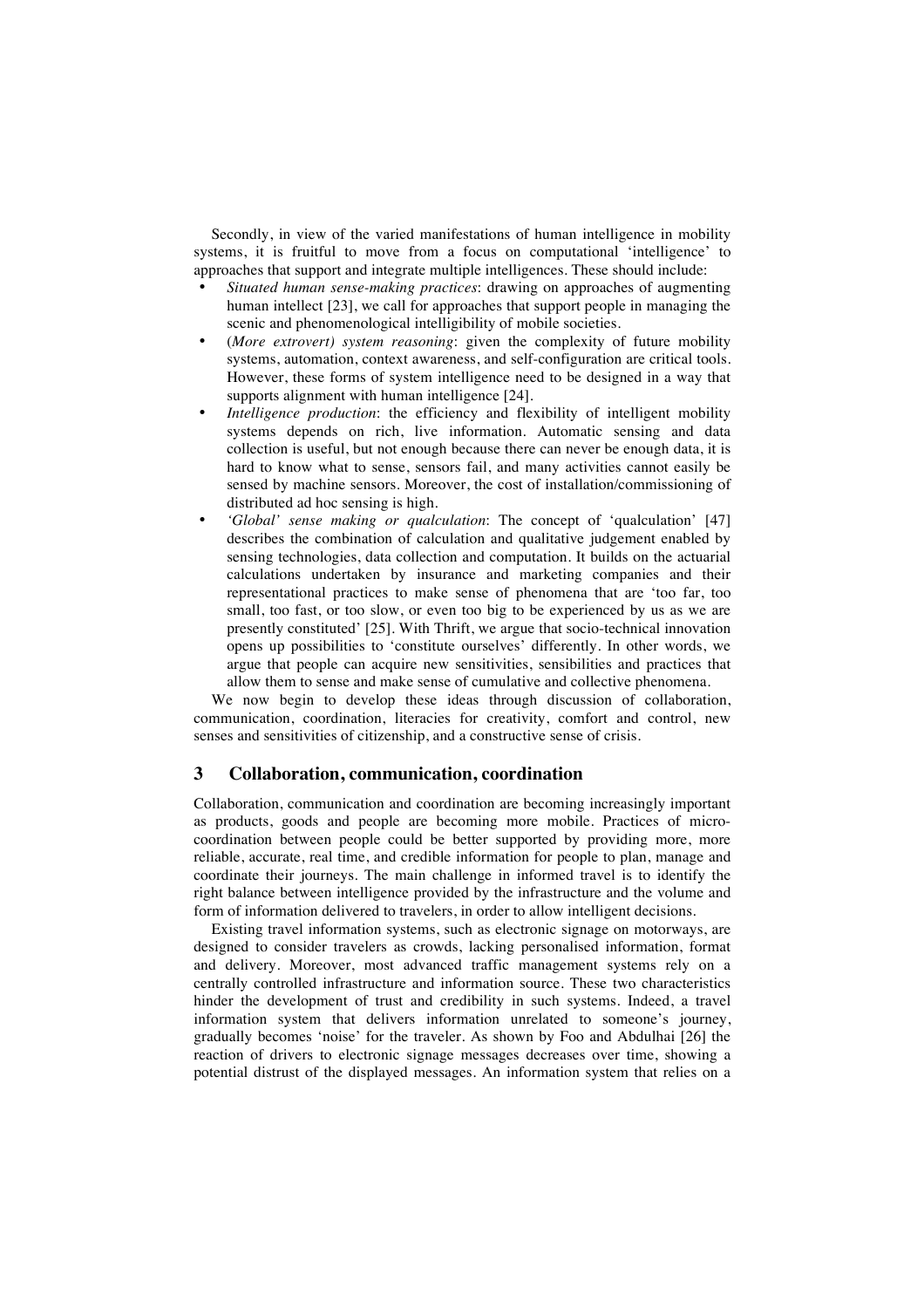single source of information (for example the Highway Agency is the primary source for reporting congestions or accidents in the UK) is at risk of becoming untrustworthy. Incidents where wrong or inaccurate information is delivered by the single information source, would damage trust levels on the system as a whole.

An opportunity is to consider recent trends in mobile computing, for example, context-aware applications and participatory sensing, along with trends in internet technology, for instance, user generated content and social networking applications. Location based applications are the most common examples of context-aware applications [27] but context aware systems may also include attributes such as user preferences, time or proximity of other users to adapt their behaviour [28]. The concept of participatory sensing is a more recent phenomenon and describes systems in which users actively participate in a project as 'sensors' [29]. Moreover, by visualizing the connection between the measurements and the measurers, a sense of community can be supported, as illustrated in *comob*, a mobile phone application developed by two locative media artists to map spatial relationships between family, friends, or community sensing groups [30]. Web 2.0 technologies such as social networking sites and user generated content allows information to be shared among users in a reliable manner. In particular, social dynamics that operate in many on-line communities and content sharing sites have been shown both to scale to very large numbers and to ensure users are able to develop appropriate internal trust practices.

Cost-savings are an important incentive; it costs road network operators to plan/commision/de-commision sensors on the road while it is relatively cheap to have sensors in cars and mobile devices. Further, higher precision/granularity of information can be achieved from distributed sensing. But the combination of such technologies also has the potential to allow the design of real-time travel information systems that are built around relationships between people. For example: "if particular travel information is provided by my colleagues I will trust it'. Moreover, as we will discuss further below, by turning individual users into a source of information, designers can develop more flexible models for privacy control: 'I will share my location with my family, and, when arranging a meeting, with my colleagues'. Aggregation of information on a community level can help develop a constructive sense of crisis (see below): 'What is the carbon footprint of my neighborhood?'.

Primary challenges for context awareness and participatory community sensing are the development of mechanisms to collect and deliver the right information in the right context. Intelligence lies in the discovery of each person's context and the correct filtering and presentation of the delivered information.

#### **Literacies of mobility: Creativity, comfort and control**

Creativity, comfort and control are perhaps the most important aspects of contemporary mobility systems, which are built around fossil fueled, steel bodied, individually owned and predominantly individually used cars and lorries [1]. Creativity, comfort and control have many different aspects, reaching from the cultural creativity in expressing status and individuality through car ownership, to discourses of safety, privacy and cocooning comfort, and notions of flexibility and control over one's destinations on the open road. In this paper, we focus on one particular aspect that cuts across creativity, comfort and control: embodied literacies of mobility. How do people probe, explore, perceive, make sense of technologies of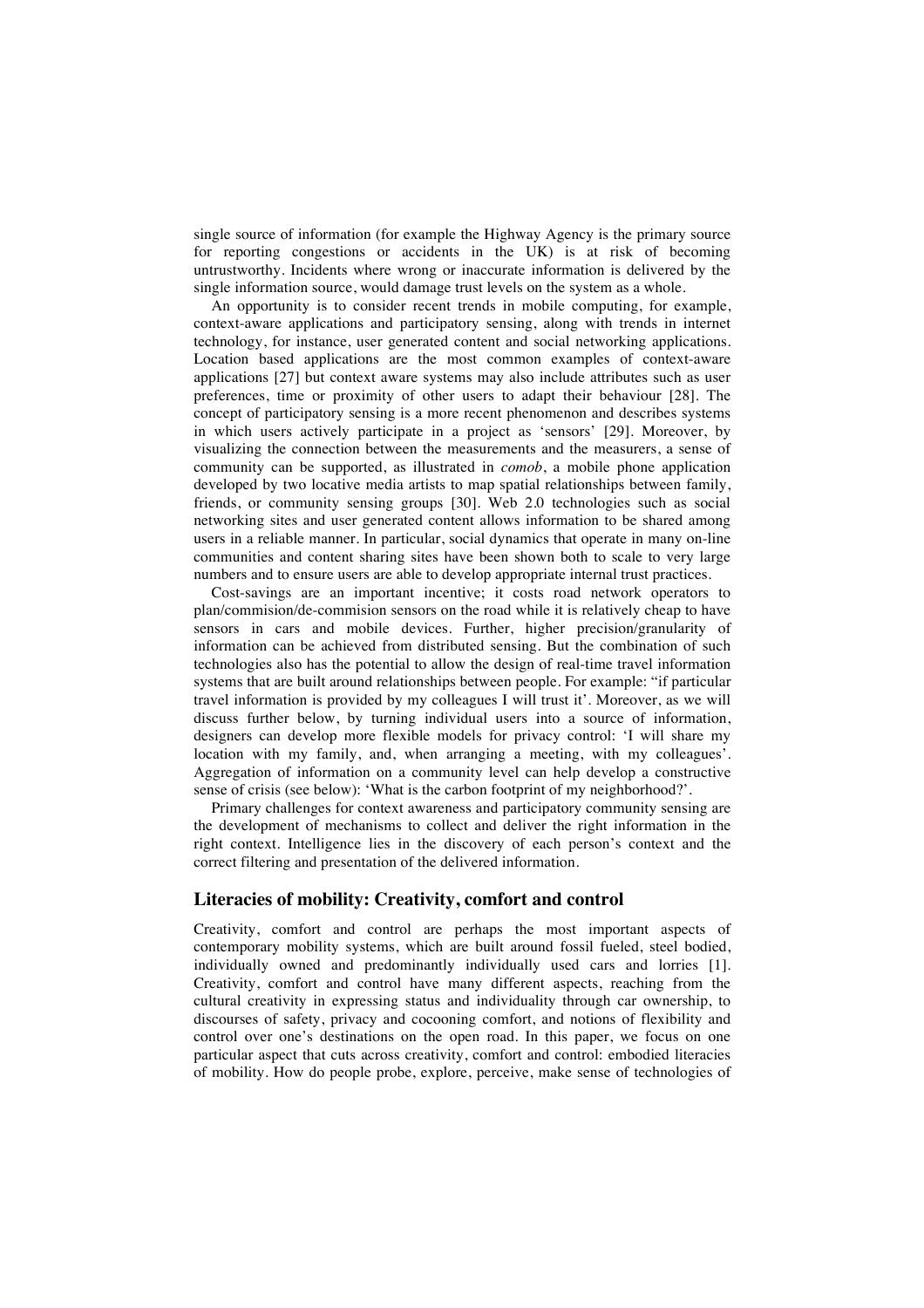mobility? How do they find their bearings amongst them? How does this allow them to be creative, make themselves comfortable, put themselves in control? How can technology design support attempts to develop literacies and find one's bearings? By specifying challenges/opportunities and design initiatives that arise at this juncture, we can concretize and develop our suggestions for design.

Mark Weiser's pioneering vision for 'ubiquitous' computing [31] has been extremely powerful in this regard. Its 'highest ideal to make a computer so imbedded, so fitting, so natural, that we use it without even thinking about it' and Weiser's call to make the computer 'invisible' have been enthusiastically embraced by technology designers, most often literally. For all the right reasons – for example, to protect car drivers from complexity overload – designers seek to hide computing by embedding it in devices and environments, making it 'autonomous', self-healing, and contextaware  $[28]$ . These approaches can be powerful, but they can also – paradoxically – impede what they seek to support by undermining principles of intersubjectivity and reciprocity as well as practices of making sense of the phenomenal field. For example, if speed is sometimes, for some drivers controlled automatically (e.g. through proximity sensing), practices of negotiating embodied accountabilities are disrupted. But Weiser's main concern was not invisibility per se, but 'invisibility-in-use', synonymous with the phenomenological notion of 'ready-to-hand' [32], meaning that users should be able to focus on their activities rather than on their technologies.

To achieve 'invisibility-in-use', it is becoming increasingly clear that approaches to design more 'extrovert' forms of system reasoning that support situated sensemaking practices rather than black-box function are required, echoing early calls for computer-based coaching to enable computer users to 'diagnose' machine capabilities [33]. Bellotti et al [24], for example, highlight the challenges of 'making sense of sensing systems'. Drawing inspiration from analyses of situated interaction between people, they focus on problems of addressing embedded systems, mutual attention and alignment, noticing and addressing accidents, and they seek to sensitise designers to the challenges of human-computer interaction. In a similar vein, drawing directly on Weiser's work, Chalmers [34] proposes 'seamful design', revealing system 'sutures' (for example, between areas where location information is or is not available), and Dourish [35] calls for 'accountable' computing:

Accountability, in this sense, means that the interface is designed so as to present, as part of its action, an "account" of what is happening. The goal of the account is to make the action of the system concrete as part of an ongoing interaction between the system and the user. So, the account should not simply be an abstract description of the system's behavior, but rather an explication …

However, not surprisingly, given situated sociality of mobility practices discussed above, accountability in this sense is exceedingly hard to design 'into' intelligent mobility technologies. Anderson et al [36] articulate how autonomy undermines the little 'natural' accountability that computing systems have (by way of deterministic behaviours). Most notably they argue that appropriate or 'recipient designed' accounts (accounts that are sensitive to recipients' indiosyncracies and context) are required to 'explicate' in ways that are relevant and understandable in specific use situations. This is impossible in encounters of man and machine, where asymmetries of sentience place technology at a disadvantage in the reflexive production of recipient designed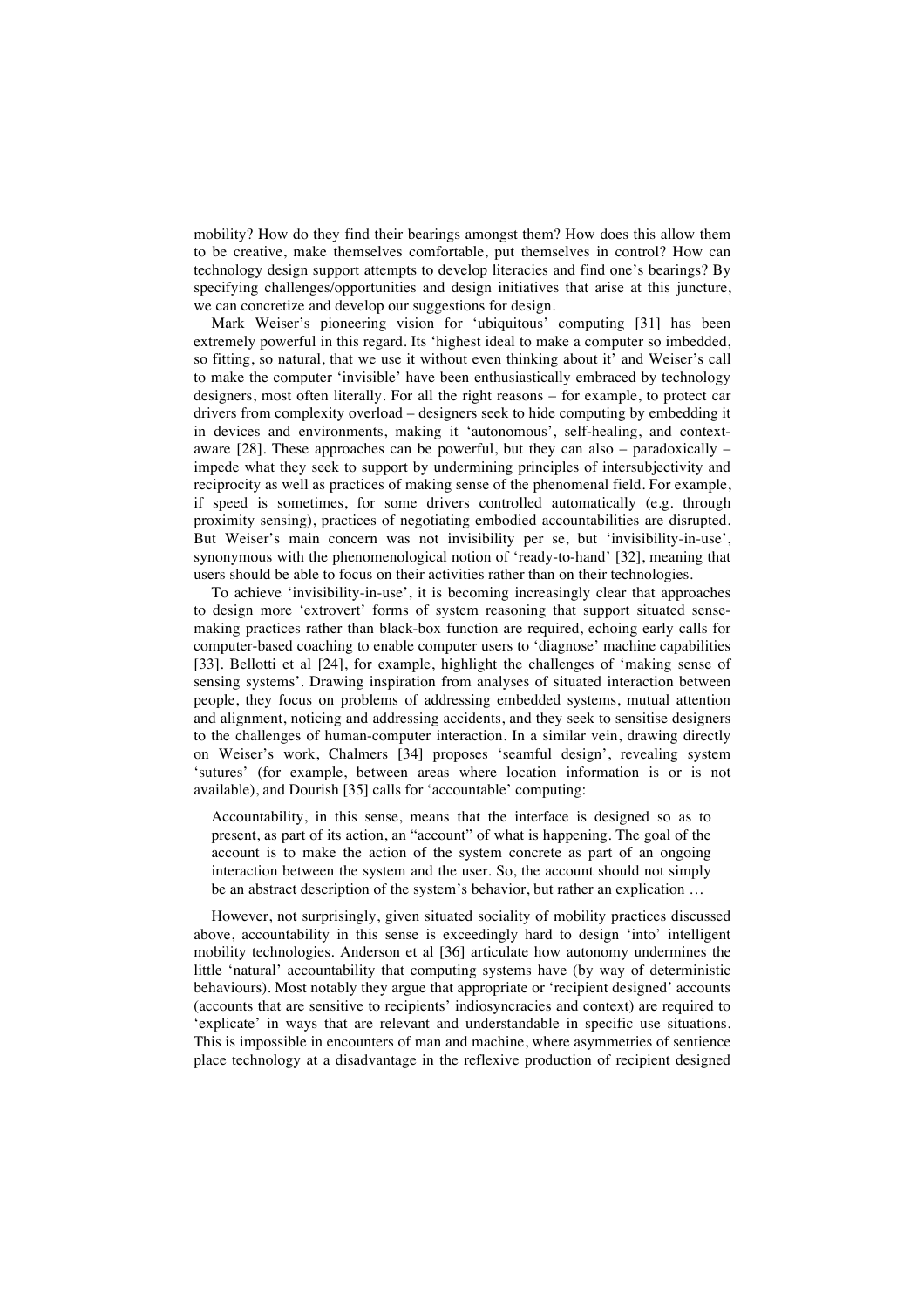moves [33]. Anderson et al appreciate this difficulty and recommend participatory engagement with prospective end users, because this will give designers at least an idea of the kinds of accounts that would be required and in what kinds of situations.

We build on this research, but, given the inherent difficulties of understanding function from the design of interfaces, and of designing appropriate accounts, we shy away from notions of human-computer 'interaction' and 'accountable' computing, and a focus on interface design. Instead, we study the 'diagnostic' methods of how people make material artefacts, environments and technologies within their phenomenal fields 'speak', how they notice, act in line with, and create order in human-technology engagement. We describe this as supporting people in making computing 'palpable' [36]. Such diagnostic practices are critical to people's ability of finding their bearings or moorings, act creatively, and find comfort and control [37].

#### **Citizenship**

Sharing of mobility-related data and experiences, automatically sensed or manually contributed in social networks opens opportunities for intelligent mobility systems, leveraging users as intelligent sensors. At the same time, concerns that already exist regarding the storage, processing and dissemination of personal information in social networks become amplified by the increasing inclusion of detailed movement data. Users may willingly grant operators almost unlimited use of mobility pattern data, in exchange for the benefit of enhancing their social and their mobility experience. For example, while the use of locative media clearly has the potential to accidentally share information with someone, it is the automated categorization that poses the biggest threat. Beresford and Stajano [38] have shown how even anonymous traces can yield the identity of users when combined with profile information. Krumm [39] analysed GPS data from 172 drivers and was able to infer a home address in 13% of all cases, and names in 5%. Bettini, Wang and Jajodia [40] have thus argued that location history can act as a quasi-identifier of users. One of the key challenges of creating desirable intelligent mobility systems is the fact that by making the mapping, tracking, interrogating of movement in physical and digital spaces possible, we not only enable 'intelligent' mobility behaviour, but also enable large scale, potentially intrusive surveillance. This could erode civil liberties and people's privacy.

Clearly, this threat should be addressed and some promising approaches are emerging. Many technical approaches to preserve location privacy have been proposed - from separation of who from where and when in mobility data (e.g., kanonymity, [41]), to obfuscation by blurring detail in the data [42]. However these approaches generally assume a dichotomy in the use of location data, as either authorized or unauthorized. The act of sharing mobility-related data is then reduced to a binary decision: friends are granted access, strangers are blocked. Yet, privacy is not just about anonymisation or confidentiality, it is a "boundary negotiation process" (Altman, in [43]). Dourish, whose call for 'accountable' computing pioneered the use of computational reflection to support human-computer interaction is exploring how it might support people in understanding privacy [44] in pervasive computing.

An important challenge is to understand sharing practices for mobility-related data, and to develop usable technologies that support the negotiation of privacy. Social science studies are beginning to address these questions, examining how people are developing new sensitivities and senses in engagement with new mobile technologies,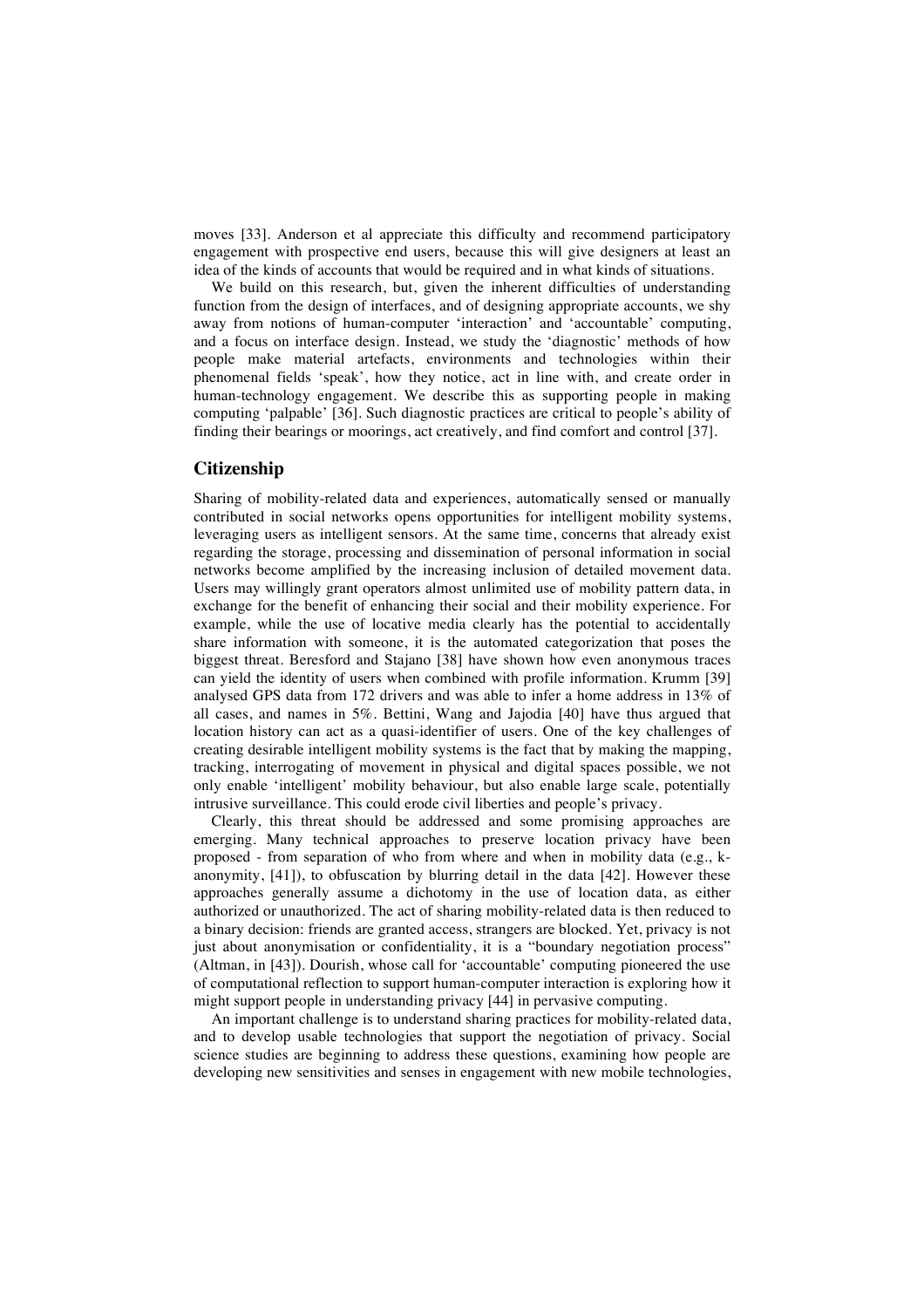and new social practices of managing privacy of their digitally augmented mobile bodies more effectively. Licoppe [45], for example, describes emergent practices of managing co-proximity in his observations of a community of mobile game players in Japan, where users tried to manage the implications of being tracked and thus visible to unknown fellow players. People would go to great lengths to acknowledge the possibility of face-to-face meetings when two players happened to be close, but also employed elaborate excuses for why such meetings could not happen. Design, policy and practice should engage with such studies and support such emergent practices.

#### **A sense of crisis?**

Cumulative or collective effects of situated action within mobility systems (such as congestion, air pollution and climate change) are ill understood by those causing them, and only partially understood by those studying them. This makes it difficult to change practices and design strategies, policies, technologies, infrastructures to bring about desirable effects and avoid or mitigate undesirable ones. A key problem in moving intelligent mobility systems forward is the fact that with creeping troubles such as congestion, air pollution or climate change, people often struggle to establish a sense of crisis until it is too late, which can also be seen in histories of environmental crises [46]. Thus, not only can we never know enough to reliably 'engineer' new socio-technical mobility systems, but without a constructive sense of crisis, we also lack motivation. Without a sense of crisis (and a sense of the possibility of constructive action) acceptance and investment in intelligent mobility system technology and behaviour change will be too patchy to make the 'critical mass' needed for a working intelligent mobility systems. The rejection of the 2008 Transport Innovation Fund application in Manchester is a potent example.

Community sensing that combines quantitative with qualitative located data and data analysis through 'qualculation' [47] promises some leverage here. Approaches such as the comob collaborative measuring initiative, or Christian Nold's urban emotion maps [see 30] resonate powerfully with ideas of 'reality mining', coined by Eagle et al [48], who carried out the largest experiment to date on machine learning from mobile phone data. A key challenge for research and socio-technical innovation is to move beyond people as data collectors, to people collectively making sense of data that is 'reality-mined'. For example, providing home energy data could be used not just so that energy supplies can be improved in some way, but so that personal energy-consuming practices can be understood/reflected upon in the context of consumption at many layers, from family to friends to community. With a view to mobility systems, social positioning methods used to study people's movements by tracking their mobile phones could inform not only planning decisions [49], but also everyday micro-coordination of mobility.

#### **Discussion and methodological considerations**

In this paper our aim was to sketch out key socio-technical challenges and opportunities for designing intelligent mobility systems and to motivate and enable designers to work with, rather than against, situated reasoning and everyday creativity. Mobility systems are nested socio-technical systems, with often contradictory forces at work, positive and negative feedback, and ripple effects for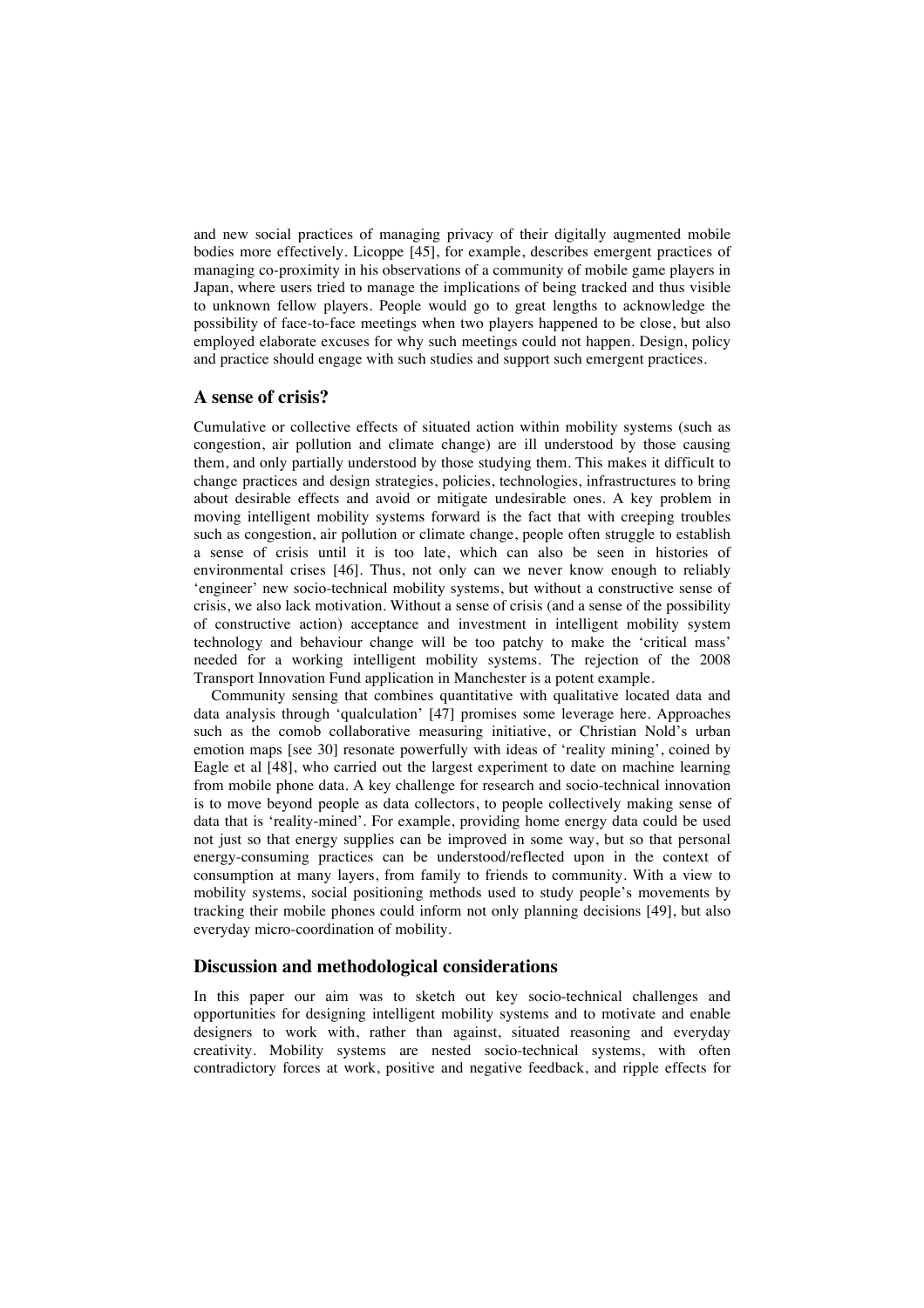every attempt to constrain or enable collaboration, creativity, comfort or control, citizenship and sense-making practices. A key challenge is to juggle these forces and effects. This cannot be done through conventional 'design and implement' approaches. Iterative, collaborative design, using a 'living laboratory' approach [50] enables experimental appropriation or 'colonization' and shaping of prototype mobility systems. However, in the context of mobility, particular challenges arise: of engaging diverse stakeholder communities and large numbers of members of the public in such design endeavours. A closer look at playful collaborations can inform methods of engagement that address these challenges.

Leadbeater's analysis of the ARG 'We love bees' is inspiring for design, but somewhat superficial. He appreciates the work of the game's designers in creating the incentives and conditions for collaboration, but mainly celebrates the creative power of spontaneously self-organised mass innovation. However, on closer inspection, the relationship between the design (and the designers) of the game and the players is more complex and revealing for the design of new intelligent mobility systems technologies and services. McGonigal, one of the game's designers, reports how the collaboration between the players was very carefully orchestrated by a group of metaplayers or 'puppet-masters', who strategically instructed and informed participants [51]. But far from being all-powerful masters, the puppetmasters were drawn into engaging encounters with their players. McGonigal describes the art of playing with players 'without making them feel like mere puppets'. It was not a matter of puppetmasters' pulling people's strings: 'we could give the players a set of instructions—but clearly we could not predict or dictate how they would read and embody those instructions. We were absolutely not in control of our players' creative instincts'. She also asks 'How do you develop the puppet master-player relationship into a collaborative one, and what real-time recourses do you have to actively manage that relationship?' and describes her team's strategies. Drawing inspiration from this approach, we would like to argue that 'living laboratories' for intelligent mobility systems may not just be understood as a means to the end of designing more effective intelligent mobility systems. They may actually describe a permanent state of sociotechnical innovation that places an emphasis on the process of collaborative design and accepts that any resulting systems will be temporary and subject to everyday innovation in a way that should be supported as well as guided.

#### **Acknowledgements**

We thank the participants in the workshop 'Alternative mobility futures' (Lancaster Centre for Mobilities Research, 17th March 2009), with whom we are currently writing alternative mobility scenarios: Gareth Matthews, James Tomasson, Julien McHardy, Martin Pedersen, Bashar Al Takrouri, Paula Bialski, John Delap, Javier Galetrio Garcia, Anil Namdeo, Tom Roberts, Jen Southern, Agnieszka Strzeminska, Paul Upham, Laura Watts, Matt Wilson, and John Urry.

#### **References**

- 1. Dennis, K., Urry, J.: *After the car*. London: Polity (2008)
- 2. Ling, R., Yttri, B.: Nobody Sits at Home and Waits for the Telephone to Ring: Micro and Hyper-Coordination Through the Use of the Mobile Phone. In: J. Katz and M. Aakhus (Eds)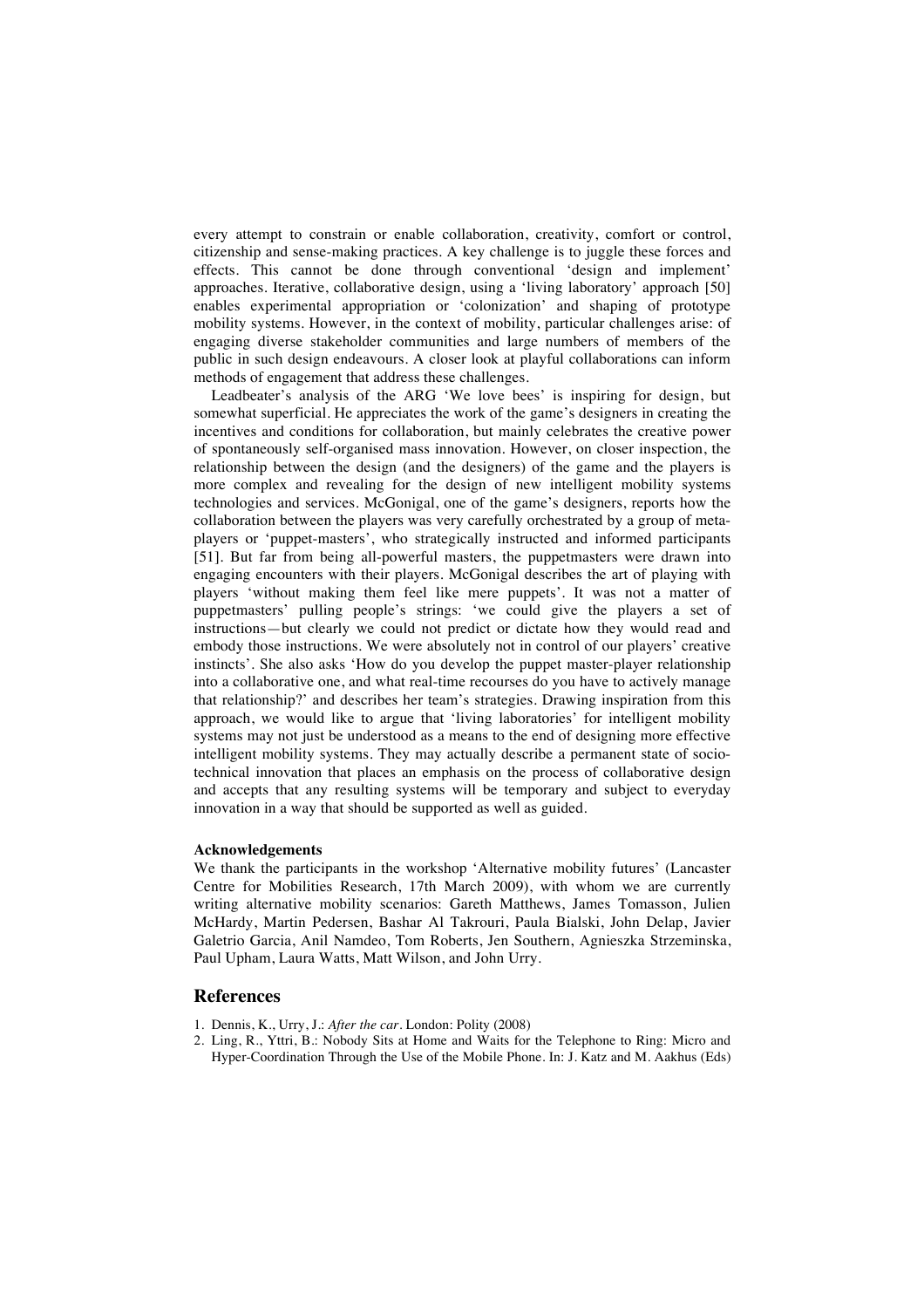*Perpetual contact: Mobile communication, private talk, public performance*, Cambridge University Press, Cambridge (2002)

- 3. Hemment, D.: Locative Arts, *Leonardo* (39:4), Roger Malina ed., 348-56, MIT Press. (2006)
- 4. Southern, J.: Lines of flight. *ISEA* (2009)
- 5. Bamford, W., Coulton, P., Walker, M., Whyatt, D., Davies, G., Pooley, C.: Using Mobile Phones to Reveal the Complexities of the School Journey. In: *MOBILEHCI* 2008, September 2–5, 2008, Amsterdam, Netherlands. (2008)
- 6. Lyons, G., Jain, J., Holley, D.: The use of travel time by rail passengers in Great Britain. In: *Transportation Research* Part A 41, pp. 107–120. (2007)
- 7. Whyte, W.: *The social life of small urban spaces*. Project for Public Spaces. (1980)
- 8. Resnick, M.: *Turtles, termites, and traffic jams. Explorations in massively parallel microworlds*. MIT Press. (1994)
- 9. Jensen, M.: Passion and heart in transport a sociological analysis on transport behaviour. *Transport Policy* 6, 19-33. (1999)
- 10.Levy, P.: Education and training: New technologies and collective intelligence. *Prospects*, 17 (2), 249- 263. (1997)
- 11.Leadbeater, C.: *We-think. Mass innovation, not mass production*. London: Profile Books. (2008)
- 12.Meroni, A., Sangiorgi, D., Simeone, G.: Intelligent mobility system sector scenarios: Service design to foster sustainable mobility within urban areas. In: *Emergence Conference*, Pittsburgh, September 2007. (2007)
- 13.Laurier, E.: Doing Office Work on the Motorway. *Theory, Culture & Society*, 21(4-5), 261- 277. (2004)
- 14.Büscher, M., Kristensen, M. and P. Mogensen: 'When and How (not) to Trust IT? Supporting Virtual Emergency Teamwork. *International Journal of Information Systems for Crisis Response and Management 1*(2), 1-15. (2009)
- 15.Lynch, M.: 'Appendix: The linear society of traffic' In: *Scientific practice and ordinary action*. Cambridge, UK: Cambridge University Press. (1993)
- 16.Suchman, L.: *Human-machine reconfigurations*. Cambridge University Press. (2007)
- 17.Jayyusi, L.: Toward a Socio-logic of the Film Text. *Semiotica* 68 (3/4), 271-296. (1988)
- 18.Garfinkel, H.:*Studies in ethnomethodology*. London: Polity. (1967)
- 19.Dekker, S.: *Ten Questions About Human Error*. Hillsdale, NJ: Erlbaum. (2005)
- 20.Goffman, E. *Relations in public.* New York: Harper & Row. (1971)
- 21.Mondada, L.: Emergent focused interactions in public places: A systematic analysis of the multimodal achievement of a common interactional space. *Journal of Pragmatics* (2008)
- 22.Schutz, A.: *On phenomenology and social relations*. Chicago: The University of Chicago Press. (1970)
- 23.Engelbart, D.C.: Augmenting human intellect: A conceptual framework. Stanford Research Institute Summary report. (1962)
- 24.Bellotti, V. Back, M., Edwards, W.K., Grinter, R.E., Henderson, A., Lopes, C.: Making sense of sensing systems: Five questions for designers and researchers. In: Terveen, L. (ed.) *Proceedings of CHI* 2002 pp.415-422. (2002)
- 25.Harré, R.: Creativity in science. In Dutton, D., and Krausz, M.(eds). *The concept of creativity in science and art*. The Hague: M. Nijhoff. (1981).
- 26.Foo, S., Abdulhai, B.: Evaluating the impacts of changeable message signs on traffic diversion. In: *Proceedings of IEEE Intelligent Transportation Systems Conference* (ITSC '06), pp. 891-896. (2006)
- 27.Cheverst, K. Davies, N. Mitchell K., Efstratiou C.: Using Context as a Crystal Ball: Rewards and Pitfalls. *Personal Technologies Journal* 5(1), 8—11. (2001)
- 28.Dey A.: Understanding and using Context. *Personal and Ubiquitous Computing* 5(1), 4-7. (2001)
- 29.Burke, J. E., D. Hansen, M. Parker, A. Ramanathan, N. Reddy, S., Srivastava, M.: Participatory sensing. In: *Proceedings of ACM Sensys World Sensor Web Workshop*. (2006)